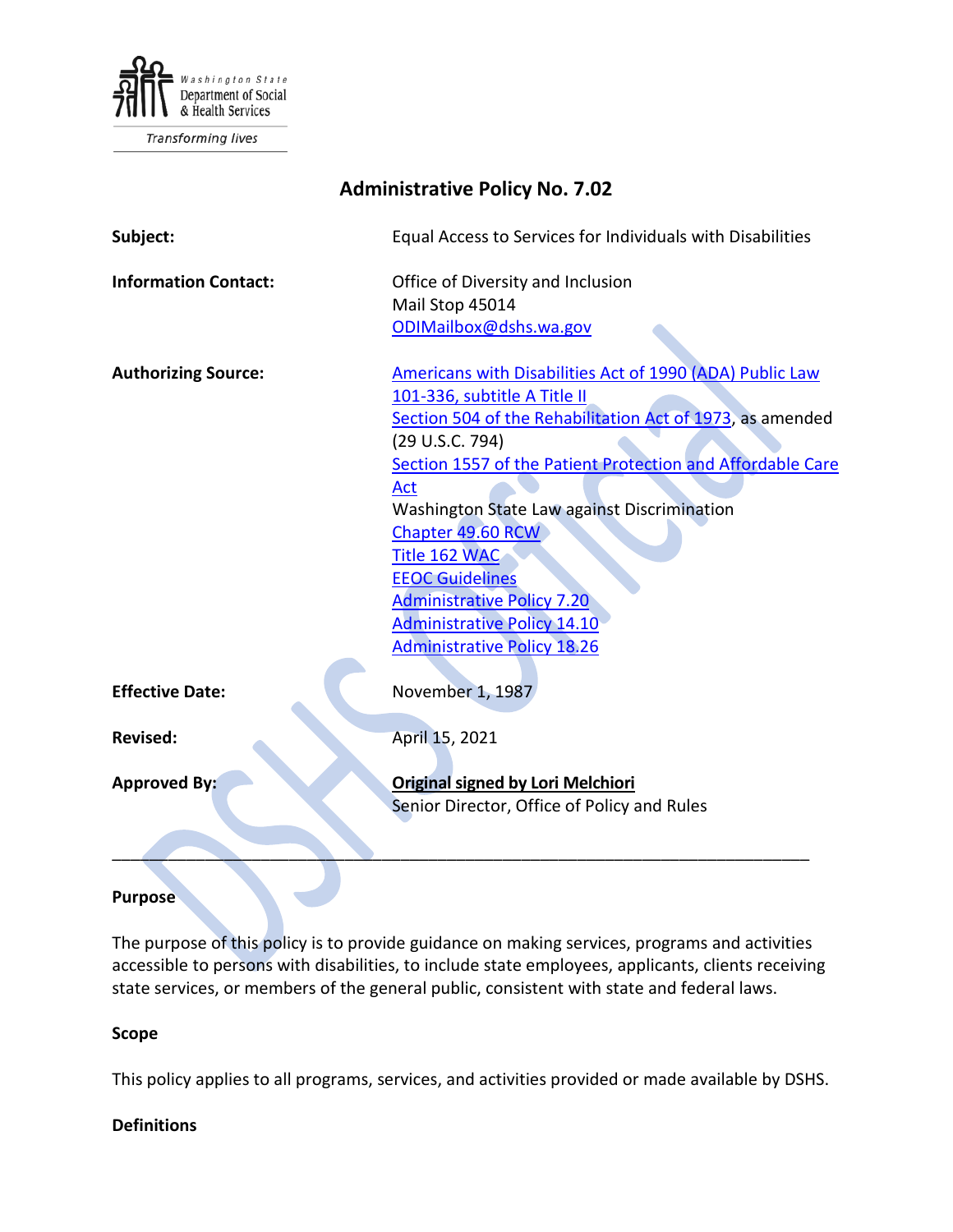**Auxiliary aids and services** mean services and devices to further effective communication. The type of aid or services necessary may vary with the length and complexity of the communication. Examples include, but are not limited to:

- For individuals who are **deaf or hard-of-hearing**; qualified interpreters, note takers, computer-aided transcription services, written materials, telephone handset amplifiers, assistive listening systems, telephones compatible with hearing aids, televisions with closed caption features, open or closed captioning, teletypewriters (TTYs), exchange of written notes, etc.;
- For individuals who are **blind, have a visual disability, or a learning disability**; qualified readers, taped text, audio recordings, Braille materials, large print materials, assistance in locating items, etc.;
- For individuals who **have a speech disability**; TTYs, computer terminals, speech synthesizers, communication boards, etc.

**Direct-threat** means a significant risk to the health or safety of others that cannot be eliminated or reduced to an acceptable level by the modification of policies, practices, procedures, or by the provision of auxiliary aids or services.

**Person-with-a-disability** means a person who meets one or more of the following:

- Has a physical or mental impairment that substantially limits one or more major life activities;
- Has a condition that is medically recognizable or diagnosable, and who is denied reasonable accommodation or is discriminated against on the basis of that condition;
- Has a record of a physical, mental, or sensory impairment; or
- Is regarded as having a physical, mental, or sensory impairment.

**Qualified-person-with-a-disability** means a person with a disability who meets eligibility requirements to receive services or to participate in a department program, service, or activity with or without:

- Reasonable modification to rules, policies, or practices;
- Removal of architectural, communication, or transportation barriers; or
- Provision of auxiliary aids and services.

**Separate program** and **arranged services** are ways to serve a person with a disability who cannot access program services without using an alternative to the usual place or method.

**Service animal** means any dog or miniature horse that is individually trained to do work or perform tasks for the benefit of an individual with a disability, including a physical, sensory,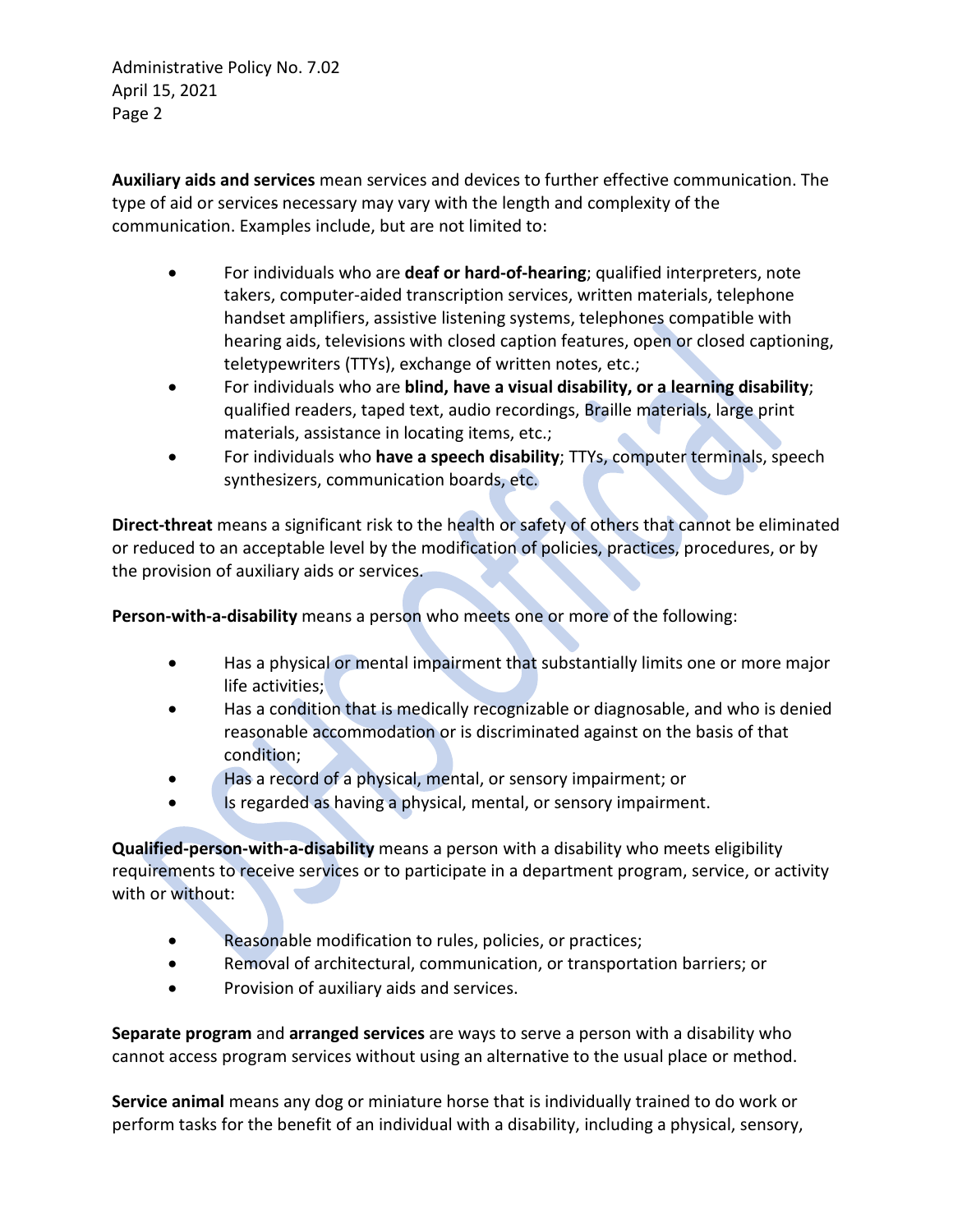psychiatric, intellectual, or other mental disability. The work or tasks performed by the service animal must be directly related to the individual's disability. Examples of work or tasks include, but are not limited to:

- Assisting individuals who are blind or have low vision with navigation and other tasks;
- Alerting individuals who are deaf or hard of hearing to the presence of people or sounds;
- Providing nonviolent protection or rescue work;
- Pulling a wheelchair;
- Assisting an individual during a seizure;
- Alerting individuals to the presence of allergens;
- Retrieving items such as medicine or the telephone;
- Providing physical support and assistance with balance and stability to individuals with mobility disabilities; or
- Helping persons with psychiatric and neurological disabilities by preventing or interrupting impulsive or destructive behaviors.

**Fundamental alteration** and **undue burden** are defenses for not meeting the program access requirements of Title II of the ADA. The Department of Social and Health Services (DSHS) is not required to make a program service or activity accessible if doing so would fundamentally alter the nature of the program, service, or activity, or if it would result in an undue administrative or financial burden.

# **Policy**

### **A. Program Access**

- 1. DSHS provides equal opportunities to persons with disabilities to participate in or enjoy the benefits of a program, service, or activity regardless of disability or use of a service animal.
- 2. Programs, services, and activities include, but are not limited to, contracting, purchase of goods and services, licensing, certification, regulatory activities, participation on planning or advisory committees, etc.
- 3. DSHS provides qualified persons with disabilities an equal opportunity to participate in and enjoy the benefits of programs, services, and activities. Generally, it is the responsibility of the person with a disability to make their access needs known. Program access may be achieved by:
	- a. Providing appropriate and effective auxiliary aids and services;
	- b. Taking appropriate steps to ensure that communications are as effective with applicants, participants, members of the public, and companions with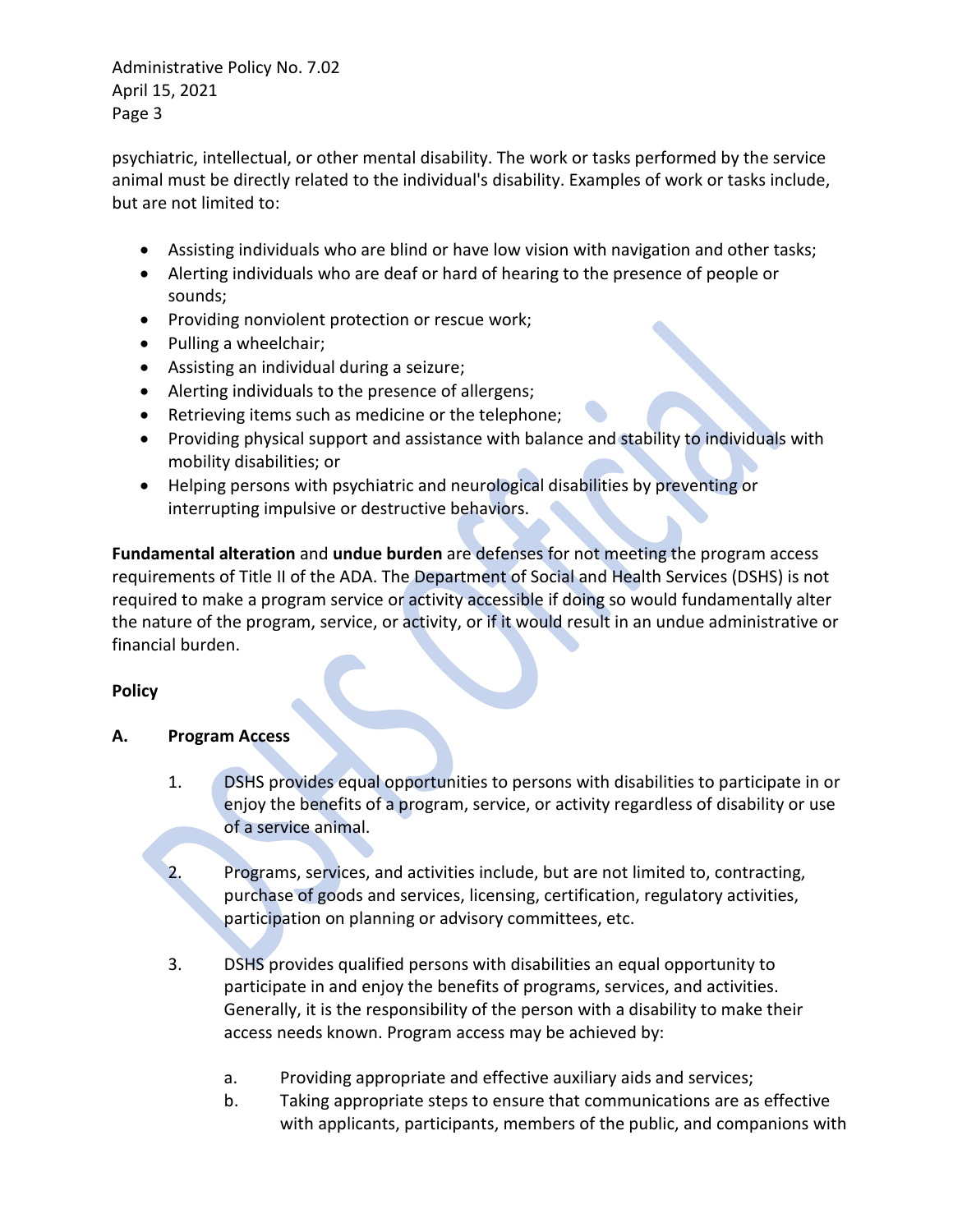disabilities as with others;

- c. Making reasonable modifications to policies, procedures, and practices; and
- d. Removing physical barriers so that a program, service, or activity is readily accessible to and usable by individuals with disabilities.
- 4. When two or more effective accommodations are available that would allow equal access, DSHS will give primary consideration to the preference of the person with a disability but has the right to determine which accommodation will ultimately be provided.
- 5. DSHS informs clients and the general public of:
	- a. The right to request auxiliary aids and services;
	- b. How to initiate such a request; and
	- c. Internal complaint procedures and external mechanisms and remedies if an individual believes that DSHS has discriminated on the basis of a disability.
- 6. DSHS may not impose eligibility criteria for participation in its programs, services, or activities that would screen out people with disabilities, unless it can be shown that such requirements are necessary for the provision of the program, service, or activity.
- 7. DSHS may deny service to a person with a disability that poses a direct threat to the health or safety of others after considering:
	- a. The nature, duration, and severity of the risk;
	- b. The probability that the potential injury will actually occur; and
	- c. Whether reasonable modifications to policies, practices, or procedures mitigate or eliminate the risk.
- DSHS must not impose a surcharge on any persons with a disability or group of people with disabilities to cover additional costs of making a program, service, or activity accessible.
- 9. DSHS provides all programs, services, or activities in the most integrated setting possible.
- 10. DSHS may only offer a separate program or arranged service if:
	- a. It is necessary to provide people with disabilities an equal opportunity to benefit from a program or service;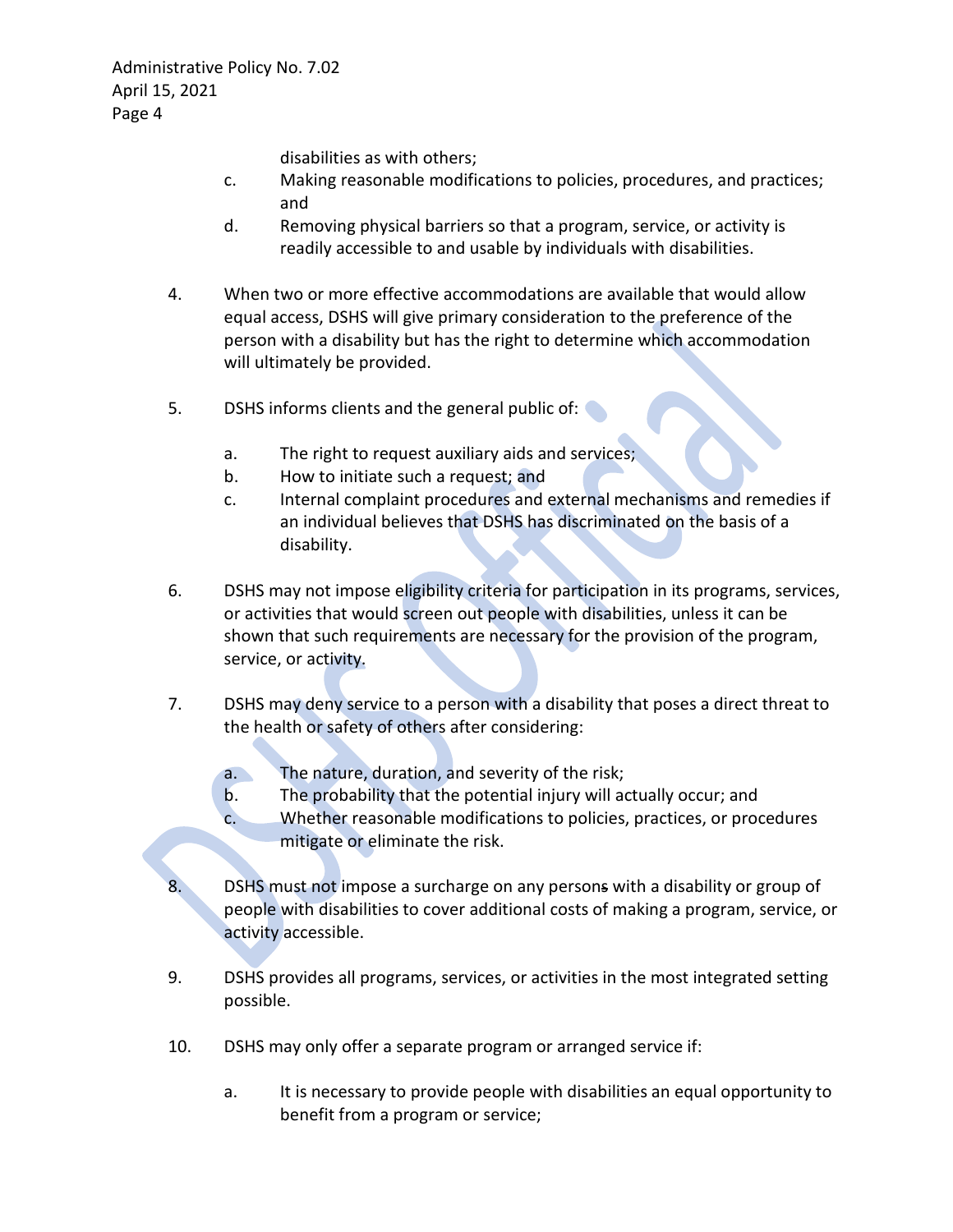- b. It is appropriate to the particular individuals; and
- c. A person with a disability is not excluded from the regular program or required to accept arranged services or benefits.

## **B. Responsibilities**

- 1. The secretary or designee is responsible for the overall implementation of this policy.
- 2. DSHS is not required to make a program service or activity accessible if doing so would fundamentally alter the nature of the program, service, or activity or if it would result in an undue administrative or financial burden.
	- a. The assistant secretary or designee is ultimately responsible for deciding whether providing an accommodation would result in fundamental alteration in the nature of its programs, services, or activities or would pose an undue financial or administrative burden.
	- b. The assistant secretary or designee's decision must be provided in writing by the administration appointing authority to the individual seeking the accommodation in the event their request cannot be granted.
- 3. DSHS is required to take measures providing as much access as possible without resulting in a fundamental alteration or undue burden.
- 4. Each administration is responsible for complying with this policy.
- 5. Human resources division investigations unit is responsible for reviewing DSHS' compliance with this policy including investigating complaints based on disability.

# **C. Communications**

DSHS must take appropriate steps to facilitate effective communication with a person with a disability by:

- 1. Giving primary consideration to requests of the person with a disability in determining what type of auxiliary aid or service is necessary; and
- 2. Furnishing appropriate and effective auxiliary aids and services.

### **D. Technical Resources**

For information or assistance in providing effective accommodations, the following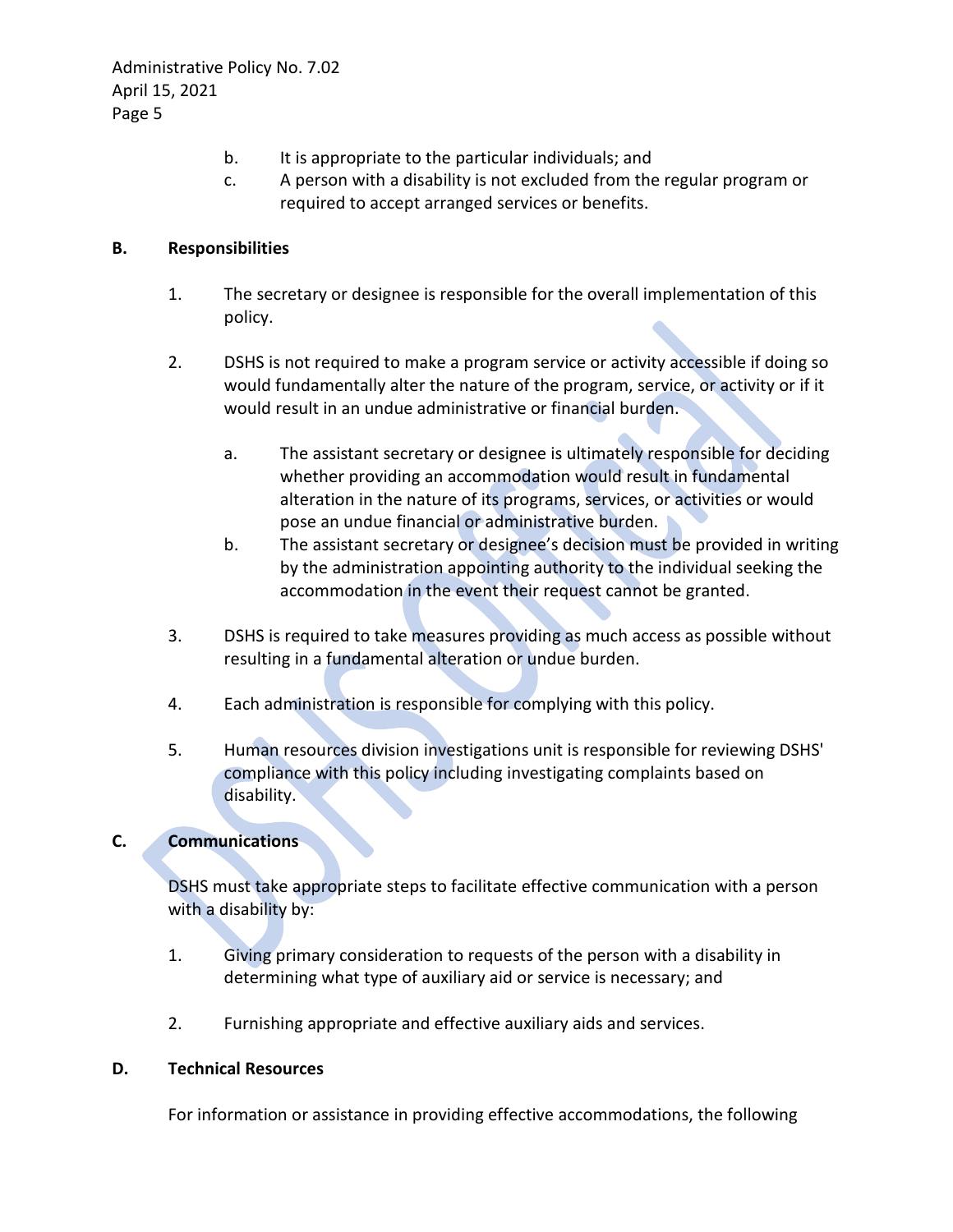resources are available:

- 1. [Department of Enterprise Services Barrier Free Facilities Information](https://des.wa.gov/services/facilities-leasing/public-works-design-construction/state-agencies-and-educational-facilities/barrier-free-facilities)
- 2. [Office of Financial Management State Administrative & Accounting Manual](https://ofm.wa.gov/sites/default/files/public/legacy/policy/50.50.htm)  [Chapter 50.50](https://ofm.wa.gov/sites/default/files/public/legacy/policy/50.50.htm)
- 3. Northwest [ADA Center](http://nwadacenter.org/)
- 4. [DSHS Administrative Policy 7.20,](http://one.dshs.wa.lcl/Policies/Administrative/DSHS-AP-07-20.pdf) Communication Access for Persons Who are Deaf, DeafBlind, Hard of Hearing, Late Deafened, Deaf Plus and/or Speech Disabled.

### **E. Facilities and Virtual Platform:**

- 1. When determining the facility or virtual platform (phone or internet) for programs, services, or activities, DSHS makes selections that allow a person with a disability an equal opportunity to participate in or benefit from the programs, services, or activities.
- 2. When determining the facility or virtual platform for a meeting, DSHS adheres to [Administrative Policy 14.10,](http://one.dshs.wa.lcl/Policies/Administrative/DSHS-AP-14-10.pdf) Accessible Meetings.
- 3. DSHS maintains department-owned equipment and features of facilities required to provide ready access to persons with disabilities.
- 4. DSHS must provide information that directs persons with disabilities to accessible services, activities, and facilities. This includes signage that:
	- a. Directs users to the accessible features of the facility (e.g., path-of-travel, entrances, restrooms, telephones, etc.).
	- b. Complies with appropriate state and federal accessibility standards.

### **F. Civil Rights:**

1. Any person with a disability who feels discriminated against in the application of this policy may file a complaint with any or all of the following:

> **Human Resources Division Investigations Unit**  1115 S. Washington, OB2 - 2nd Floor NE Wing P.O. Box 45839 Olympia, WA 98504-5839